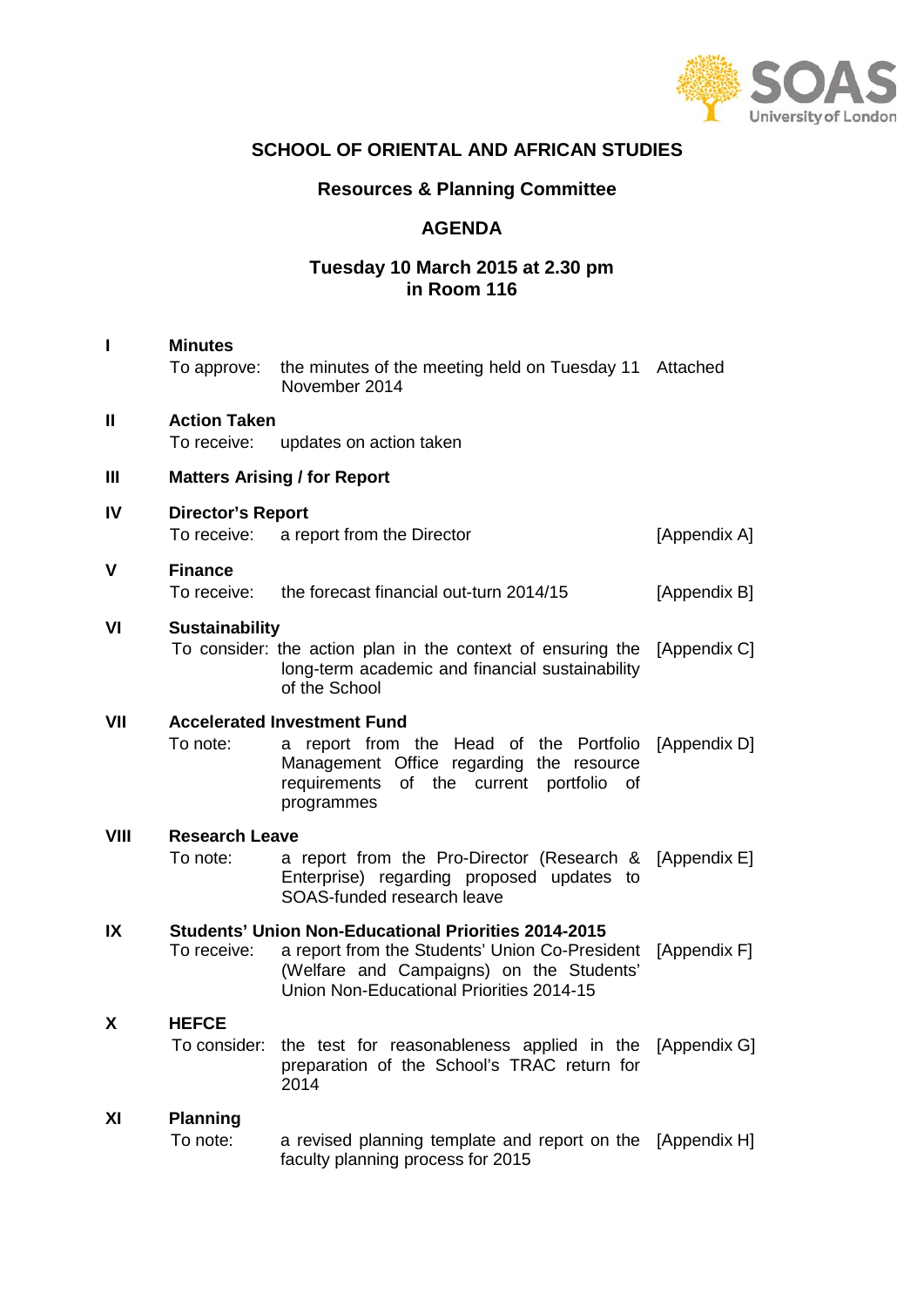

# **XII Investment Advisory Panel**<br>To receive: the minutes of

# **XIII Cash Position**

reports on:

- (i) Cash flow
- (ii) Capital and Debt Statement
- (iii) Short Term Deposits
- 
- [Appendix J (i & ii)]\* [Appendix K]\* [Appendix L (i & ii)]\*

# **XIV Date of Next Meeting**

that the next meeting will be on Tuesday 08 June 2015 at 14:30 in room 116

\*Items marked with an asterisk are formal business, not intended for discussion.

the minutes of the meeting of the Investment Advisory Panel held on 11 November 2014 [Appendix I]\*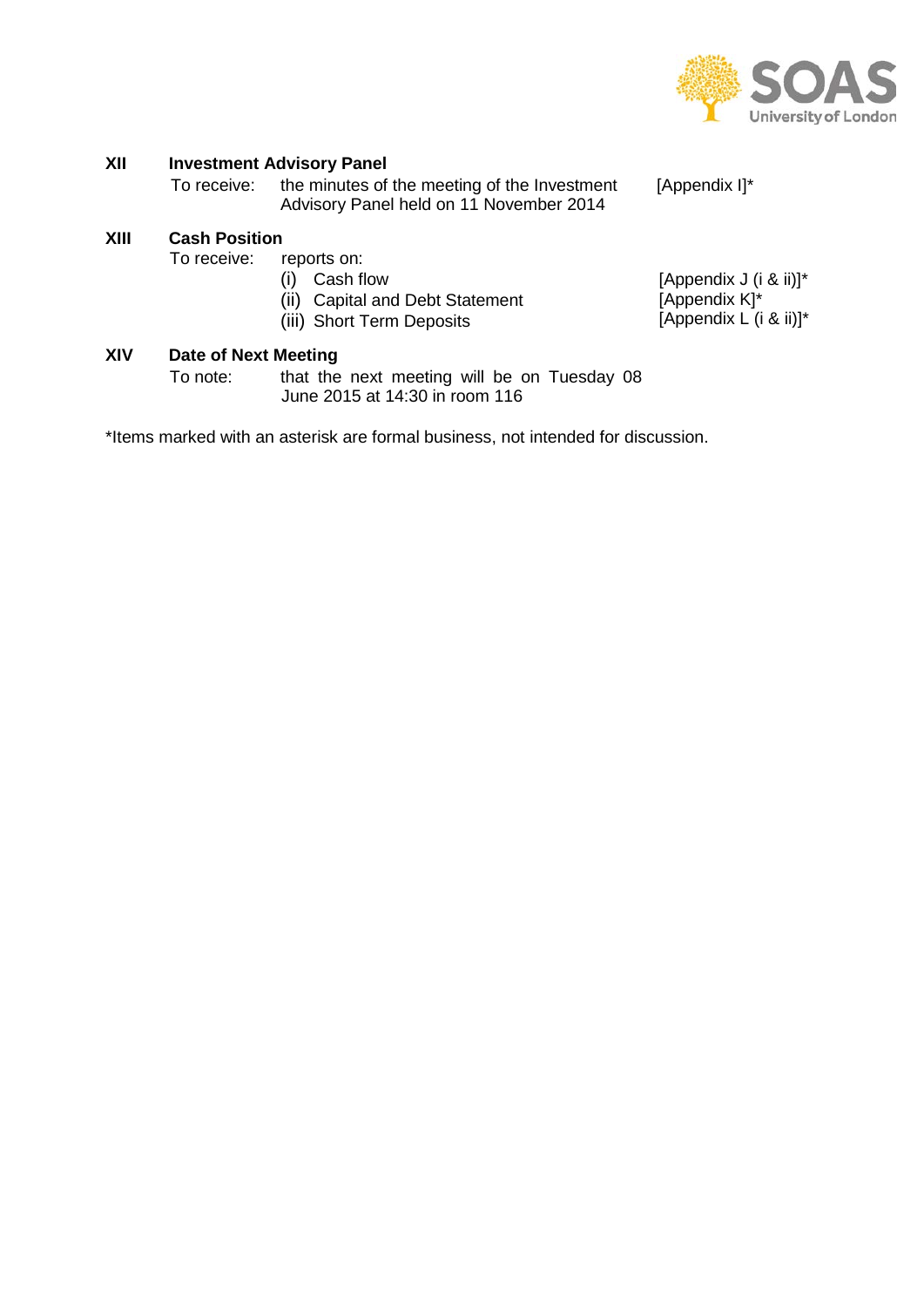#### SCHOOL OF ORIENTAL AND AFRICAN STUDIES

#### **RESOURCES AND PLANNING COMMITTEE**

#### DRAFT MINUTES OF MEETING

Tuesday 10 March 2015 at 2:30 pm in Room 116, College Buildings

Mr G Dalal, Chair (Hon.Treasurer) Ms S Aliker (Chair, Estates & Infrastructure Committee)\* Professor R Black (Pro-Director, Research & Enterprise) Ms L Gibbs (Registrar) Sir Martin Harris (Vice-Chair of Governing Body) Dr T Miller (Chair of Governing Body) Professor N Rao (Pro-Director, Learning & Teaching) Professor P Webley (Director) Sir Graham Fry Dr L Hammond Mr J Heskett\* Professor C Oughton Ms G Robertson Mr D Skinner\* Mr N Uddin

**In attendance:** Mr G Appleby (Director of Finance and Planning) Professor M Craven (Dean of Faculty of Law & Social Sciences) Professor G Singh (Dean of Faculty of Arts & Humanities) Professor A Pauwels (Dean of Faculty of Languages and Cultures)\* Dr C Ince (Head of Secretariat) Ms A Hartrey (secretary)\* Ms A Perez de Vera (minute secretary)

\* Those persons marked with an asterisk were unable to be present.

#### **22. Minutes**

The minutes of Resources & Planning Committee meeting held on Tuesday 11 November 2014 were approved.

#### **23. Action Taken**

It was noted that minuted item 14 would be addressed at this meeting of RPC.

Minuted items 17(i)-(v) and 19 are addressed under Matters arising.

#### **24. Matters arising/for report**

Following advice from the Secretariat, it was noted that re-submitting the sub-committee reports to RPC was unnecessary as RPC was not required to make a decision based on the reports. However, it was noted that the clarity of the reports could be improved. The committee agreed that use of a pro-forma similar to that used for the Portfolio Reports be adopted for future sub-committee reports.

An aural report was received on the progress of the Fossil Fuel Industries Divestment committee. The committee includes student and staff representatives from RPC and is receiving secretariat support. They had met and were being assisted by Newtons in better understanding the definition of which industries were considered Oil and Gas (coal industries being more straightforward to identify). A final report is due to Governing Body by the end of April and will be available for note at the next (June) RPC meeting.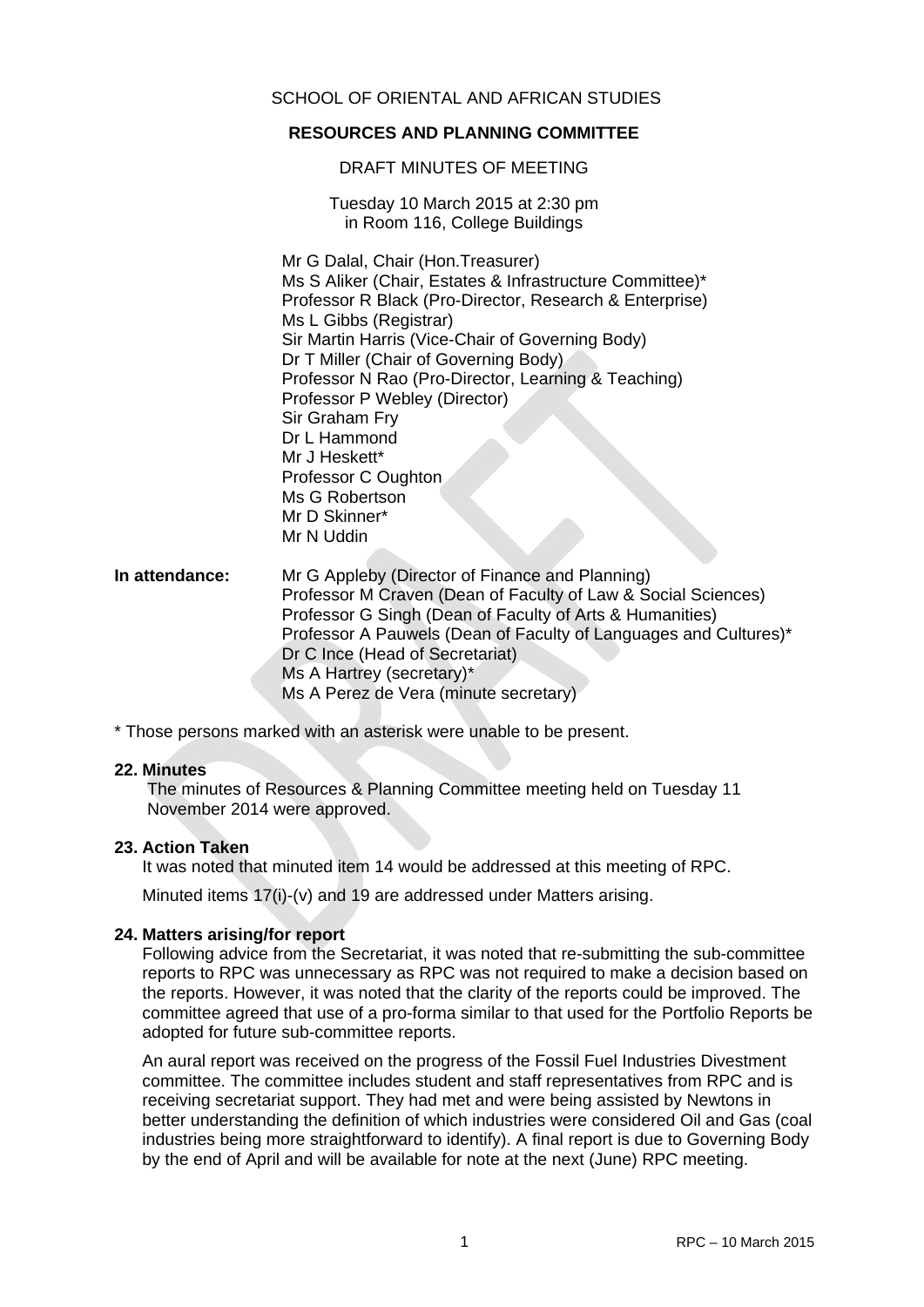#### **25. Director's Report**

A report was received from the Director at Appendix A.

A further update on the London Weighting was given, noting that the negotiations were in their closing stages with the School having submitted its final offer. The committee noted that the anticipated cost of £1.3m had been included in the forecast to account for the increase. A further comment on the Master plan for the University of London included a reiteration of the benefits of the University of London being viewed as a whole entity, particularly for facilitating our relationship with the Borough of Camden with capital works. It was also noted that City University was in the process of joining the University of London (subject to approval by Senate and Council), and that a recent vote of their students on the decision to join received a 89.5% approval rating. This shows the strength of the brand for the University of London and reinforces the value to us in being part of it.

#### **26. Financial Reporting 2014/15 Out-turn**

A report was received from the Director of Finance and Planning at Appendix B.

The Committee noted that the 2014-15 forecast outturn shows a surplus of £250k, which is an improvement of £920k on last year's budget before taking account of the projected £900k cost of voluntary severance (VS). While a surplus is an improvement, it is still £3.9m below the School's target of achieving 5% surplus of income.

Key factors contributing to this outcome included lower than expected tuition fees in IFCELS, which was offset by increases in operating income and salary costs (vacancy savings and a review and update of the staffing budget post-November). Further reductions in utility costs and other underspends also contributed to the improved result. The committee noted that the VS estimated around 20 staff to comprise the cost of £900k, and that the salary forecast includes provision for the year one increase in the London allowance (£290k).

The chair invited the Pro-Director (Learning and Teaching) to provide a verbal report on the performance of IFCELS. The committee noted that a severe impediment for students on the pathway from UG to PG was the need for a different Visa if studying for more than one term. The following three strategies have been put in place, or are about to be initiated to improve conversion rates:

- 1. Guaranteed Conditional Offers from all Departments for students enrolling in Masters level programmes. This has already seen an increase of 66% in applications for pre-Masters and 18% for Foundation.
- 2. Piloting the abolition of the Application Fee (£90)
- 3. Offering scholarships of £2000

It was noted that there had been some success on improving the original 21% progression in to SOAS programmes up to 68% and that IFCELS still managed to reach their target of 25% profit of income, but lost money on overheads. There was considerable discussion about the roles of IFCELS and the Language Centre, as well as the role of Distance Learning. The committee noted that the current Track A option and servicing from the University of London was considered acceptable for our needs.

#### **27. Sustainability**

A presentation was given and report received from the Registrar and Director of Finance and Planning at Appendix C for the Committee to consider.

It was noted that after six years of substantial student growth, including establishing new programmes, the School had established its independence, and in acquiring the lease of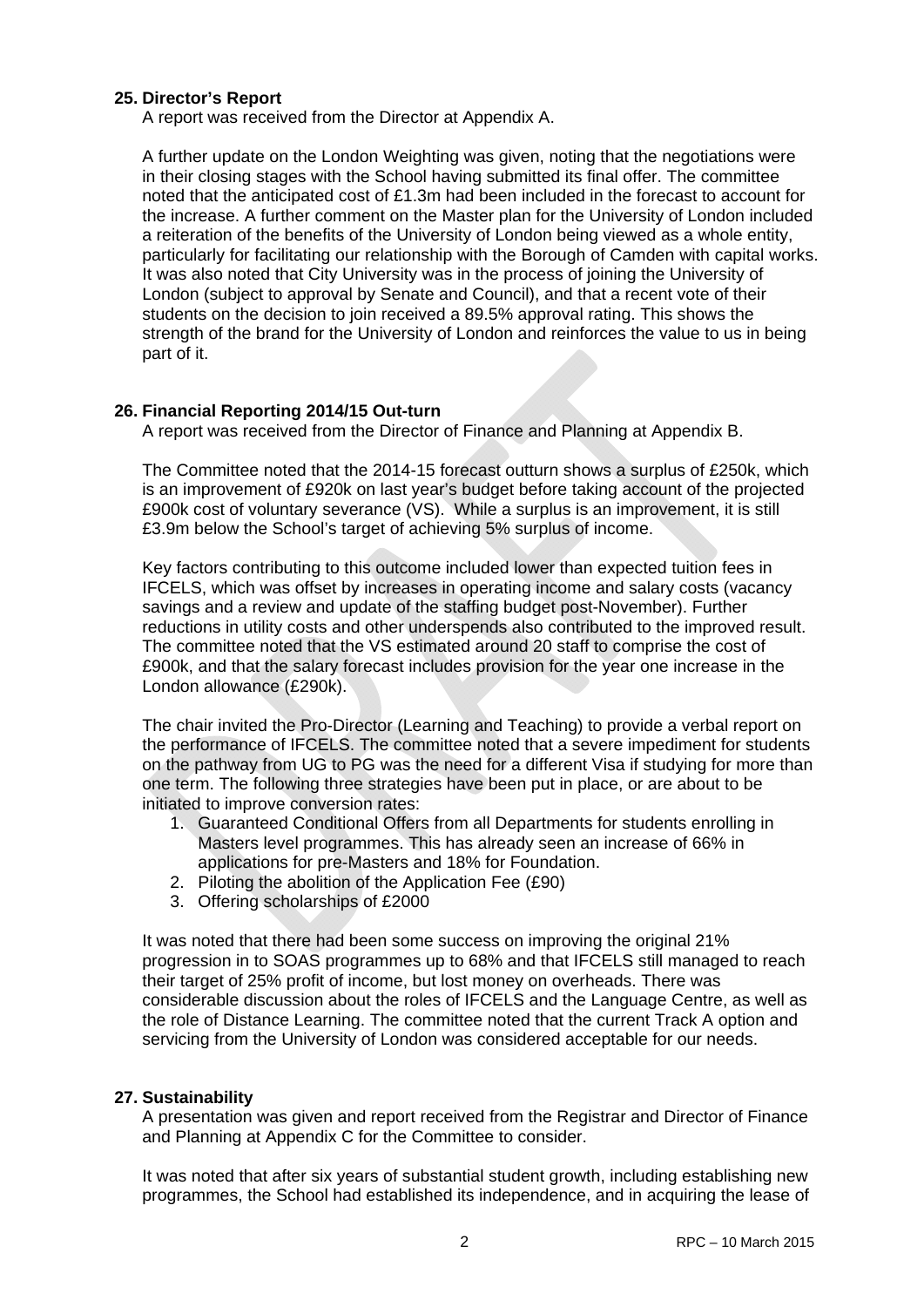Senate House North Block will successfully move to a single campus in 2016. But the situation moving forward is not so clear, particularly after missing student targets in 2014 and a disappointing result in the 2014 REF results, which further impacts SOAS' performance in several League Tables and consequently its ability to recruit students on this strength.

Three options were discussed by the committee:

- Increasing income through student enrolments
- Increasing income through student fees
- Decreasing costs

It was acknowledged that the REF results would impact PGT enrolments mostly. The committee discussed at length how realistic the student growth percentages were, particularly for PGT which was recommended to be reduced to only 14% of past targets for existing programmes, and 75% of new programme targets (a growth of 186 over the next three years). To counter this, UG growth would be higher at 22%, but this was still pegged back a quarter from original targets, with most growth on new programmes rather than existing ones (an additional 202 over three years).

There was little scope for increasing fees or reducing non-salary costs as these options have been extended as much as possible to date.

While noting the decision already made to launch a voluntary severance (VS) scheme to reduce staff costs in the medium term, without further changes this change alone risks added stress on remaining staff and a downward spiral of morale. Taken into account with other problems that have manifested over the last five years, such as duplication and overlap of courses and programmes, significant student staff ratio (SSR) differences between Departments, and other criticisms raised by QAA about the operation and cooperation of Departments and Faculties, there is a need to address academic structures, including management of performance, workload, and curriculum, in the School's response.

There was considerable discussion on the effectiveness of the VS as a strategy and the likelihood of achieving the number of volunteers required for significant savings. It was acknowledged that wider changes, such as developing training support for Head of Departments, addressing issues in support services (such as through the diverse projects in the Portfolio Board), ensuring an uplift in research performance, and reviewing curriculum across all three faculties would be needed to contribute to the solution.

Other options explored by the committee included the possibility of drawing down on reserves to accelerate the changes if necessary, and expanding the distance learning options offered by the School.

The committee discussed the timing of the proposed changes and the need to begin quickly to ensure changes are captured in the 2016/17 academic year, although many goals had a longer-term frame. The current urgency was also necessary to ensure management decisions had time to flow through the proper governance pathways. It was further noted that to ensure success, a holistic approach was needed where strategies overlap, such as dovetailing curriculum changes with research leave incentives.

#### **28. Accelerated Investment Fund**

The Committee received an oral report from the Secretary on behalf of the Head of the Portfolio Management Office regarding the resource requirements of the current portfolio of programmes at Appendix D. The paper summarises projects within each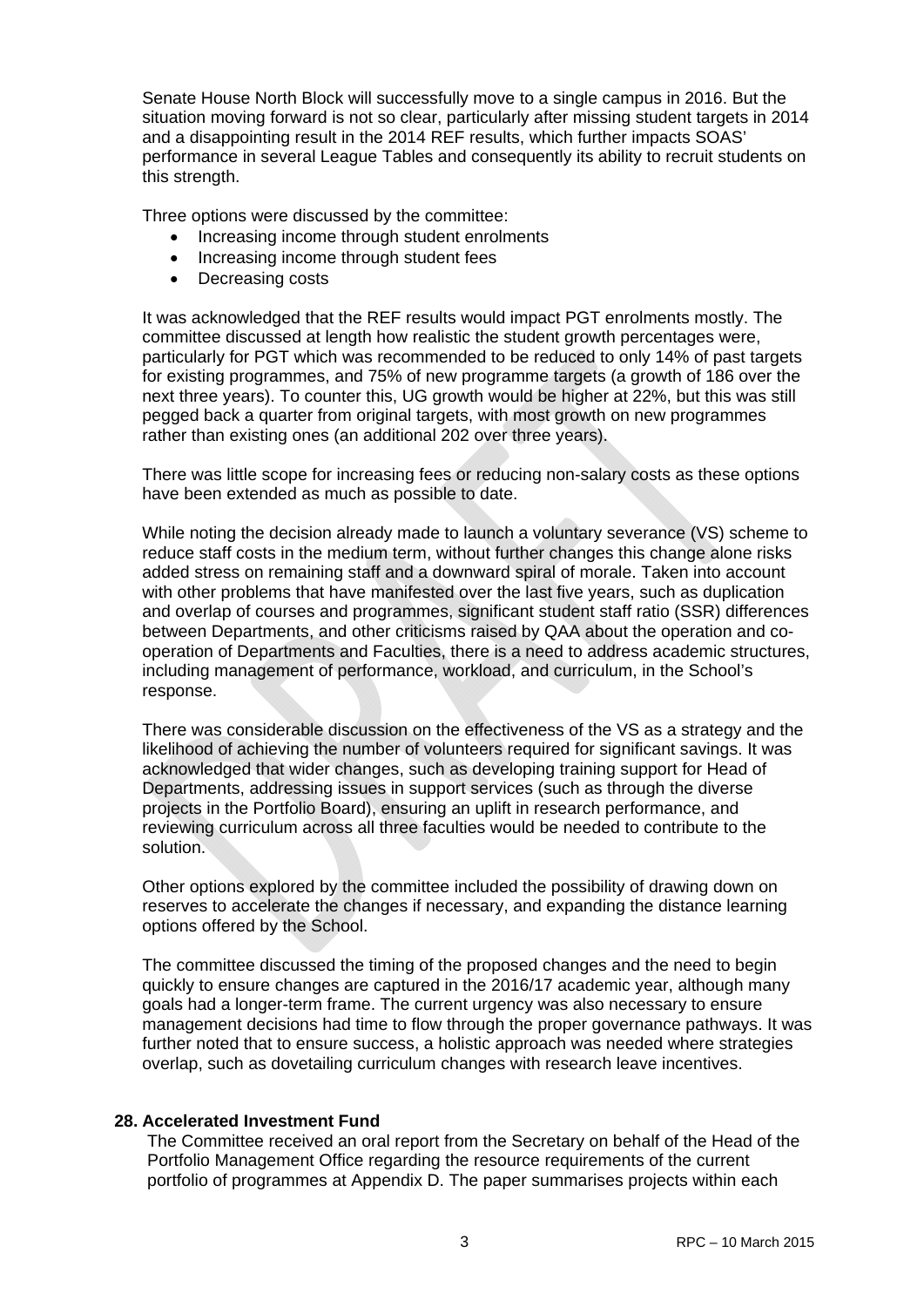program of Student, Staff, and IT areas and includes in Annex D the funding approved and pending.

The committee appreciated the new format of reporting. It was noted that on the whole all projects are on track and within funding, with only Student Attendance Monitoring currently on hold. The challenge here has been more around IT capacity and the difficulty to recruit into these roles. Similarly, WebFirst has been delayed 6 months while fixing the IT infrastructure, with the result that a new proposal for the internal component of the project is to go to the Portfolio Board shortly. There are also some dependencies for the Enhancing Resourcelink project on changes to the Chart of Accounts, but it is hoped that this project will help managers manage better. The committee discussed the role of research management and projects and were informed that there were plans for a bigger research project on the horizon that the project in start-up would contribute to.

#### **29. Research Leave**

The committee was asked to note a report at Appendix E presented by the Pro-Director (Research) that outlined a set of principles for School-funded research leave to be developed into policy and implemented in 2016/17.

It was noted that a similar proposal had been rejected several years ago on the grounds of cost. This proposal, however, has been structured to ensure it remains cost neutral for Departments and the School. It also draws on a comparator analysis with other HEIs to recommend increasing the frequency that staff can apply for leave, but under stricter circumstances. It is also proposed that Departments manage the absence and its impact on their curriculum, as well as monitor more closely the outcomes from the leave.

The committee discussed several aspects of the proposal, in particular, the operational success and discipline required in enforcing the proposed cut to fractional appointments.

#### **30. Students' Union Non-Educational Priorities 2014-2015**

The Committee received a report from the student representative at Appendix F outlining an earlier paper with the Students' Union non-educational priorities. It was noted that many of these projects have since been initiated or have addressed the issues raised.

Still outstanding, and for which a forthcoming paper is expected, is the issue of the School acting as Guarantor for International students with regard to accommodation needs. Further discussion at Executive Board is also planned on the issue of free graduations for the graduand.

#### **31. HEFCE**

The committee considered the test for reasonableness applied in the preparation for the School's TRAC return for 2014 at Appendix G.

It was noted that the entire School was surveyed this year and the only significant change from previous years was an increase in research time. The committee agreed with the analysis presented.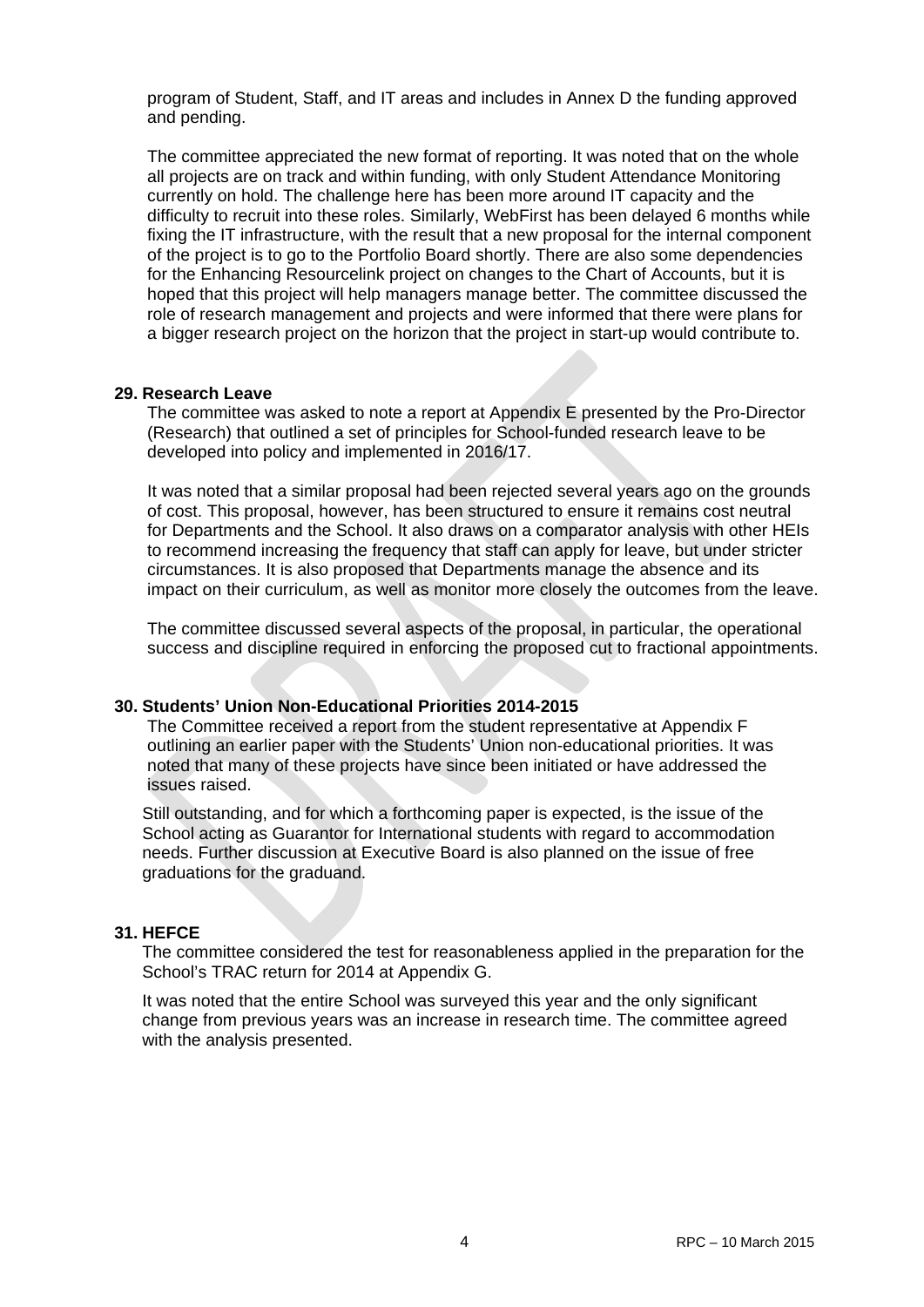#### **32. Planning**

The Committee noted the revised planning template and calendar for this year's Faculty Planning cycle at Appendix H.

One of the changes in line with the School's Sustainability strategy was a move to more rigorous Departmental Planning, including a pilot of three or four Departments this year. However, only the Faculty Plans would be presented to RPC at its October meeting.

#### **33. Investment Advisory Panel**

The Committee noted the minutes of the meeting of the Investment Advisory Panel held on 11 November 2014 at Appendix I. There was a brief discussion of the more recent meeting of the panel, in particular on the outcomes that delivered better than expected returns.

#### **34. Cash Position**

The Committee noted the reports on Cash flow, the Capital and Debt Statement, and Short Term Deposits.

#### **35. Student Experience Committee**

The Committee noted the minutes of the meeting of the Student Experience Committee held on 29 January 2015.

There was brief discussion on the issue of increased reporting of students with mental health issues and whether the School was providing adequate support. The committee noted that the School was not in a position to contribute unlimited funds to resolve this and that better embedded structures and prioritising against limited funds would be further pursued as solutions.

#### **36. Date of next meeting**

The next meeting of the Resources & Planning Committee is scheduled for:

#### Tuesday 9 June 2015

All meetings are scheduled for 2.30 p.m. and will be held in room 116 in the College Buildings, Russell Square.